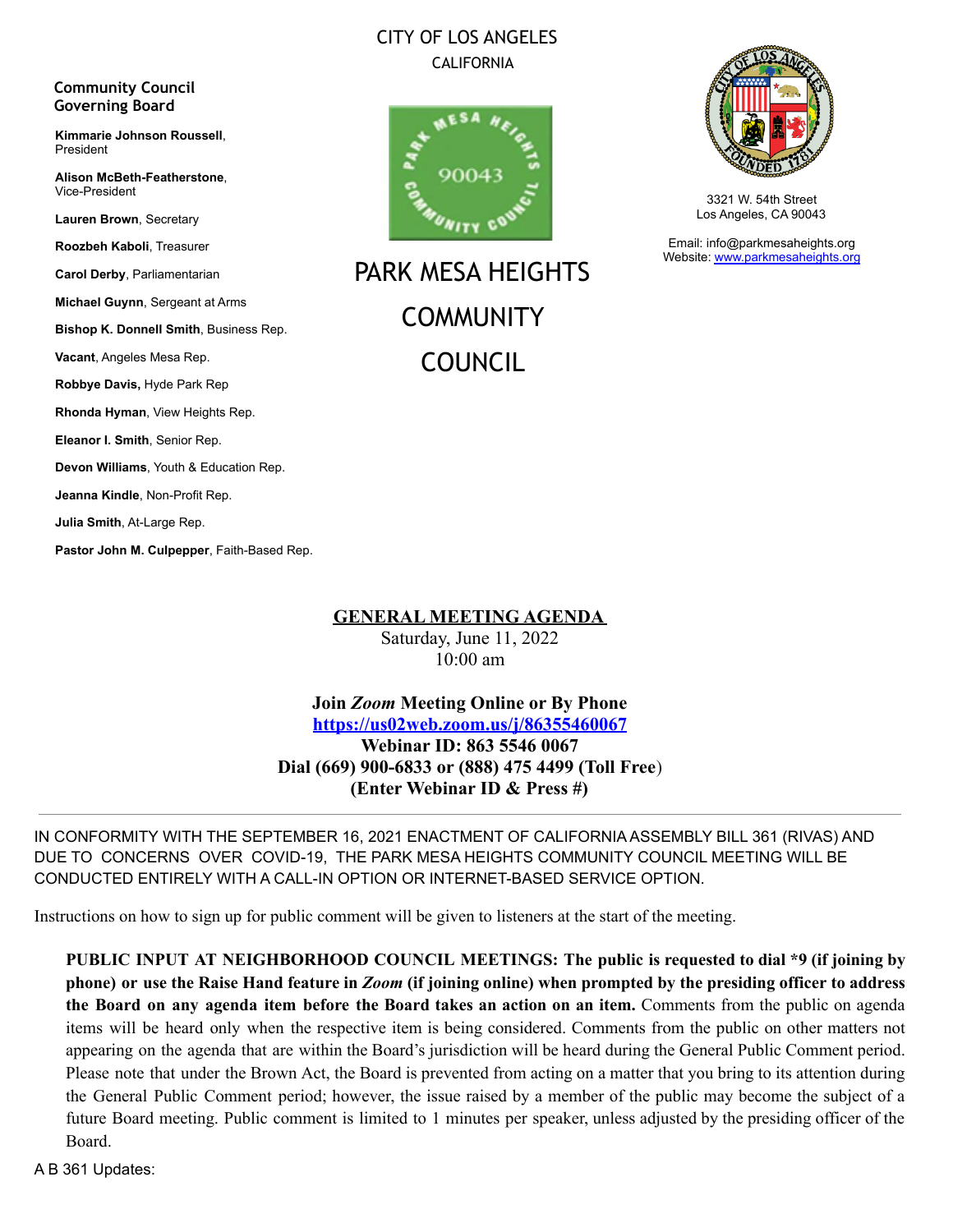Public comment cannot be required to be submitted in advance of the meeting, only real-time public comment is required. If there are any broadcasting interruptions that prevent the public from observing or hearing the meeting, the meeting must be recessed or adjourned. If members of the public are unable to provide public comment or be heard due to issues within the Neighborhood Council's control, the meeting must be recessed or adjourned.

#### **I. Welcome and Neighborhood Council Reports, Discussion, Action (s), Vote(s):**

\*Speaker Time Limit: 3 minutes / Questions & Comments: 1 minute per person.

- a. Call to Order | Pledge of Allegiance| Moment of Silence
- b. Roll Call
- c. Secretary: Approval of the Minutes
- d. Treasury Report: Possible Action (s) Discussion, Vote(s) on funding issues and not limited to Monthly Expenditures Reports (MER's)
- e. Neighborhood Council repetitive Liaison/Reports: Dept. of Aging, Animal Services, homelessness and Public Works, Film, Grievance, and Legal
- f. PMHCC Representative Reports on but not limited to Issues/Concerns/Actions from Stakeholders
- g. Active Committee Reports
	- 1.) Planning and Land Use Committee Report Vacant
	- 2.) Legislative Committee Report Julia Smith
	- 3.) Bylaws Committee Report Dale Stieber
	- 4.) Beautification Committee Vacant
	- 5.) Education Committee Devon Williams
	- 6.) Outreach Committee- Vacant

### **II. Community | Government Reports & Announcements: Possible Discussion(s), Actions(s), and Vote(s).**

\*Speaker Time Limit: 3 minutes / Questions & Comments: 1 minute per person.

- a. City Councilman Marqueece Harris-Dawson District 8 Representatives
- b. LAPD Sr. Lead Officer | Southwest  $& 77<sup>th</sup> Division$
- c. Government Departments/Agencies to include: Department of Neighborhood Empowerment /EmpowerLA Representatives, Board of Neighborhood Commissioners' and LA City Planning Representatives, Public Libraries.
- d. PMHCC City Budget Advocates Report: Develop & PMHCC list of Budget Item Requests.
- **III. Presentation(s): Possible Discussion, Action(s) and Vote(s): General Public Comment on All Agenda Items: Possible Continuation of General Meeting & Special Board Meeting Business.** \*Speaker Time Limit: 10 minutes / Questions & Comments 1 minute per person.
- **IV. New Business: Possible Discussion, Action(s), Vote(s): General Public Comment on All Agenda Items to Include continuation of "tabled business."**
	- 1. Formation of an ad hoc committee for the purpose of planning the Park Mesa Heights Community Council's UnityFest event in August 2022.

### **V. General Public Comment on Non-Agenda Items. (1 minute)**

**VI. Announcements:** PMHCC Board Members and Stakeholders. Speakers, please use microphone to state your name and organization and limit your comments to 1 minute. In the absence of "Speaker Cards", please raise your **digital hand** to be acknowledged or **\*9** if on the phone. Thank you.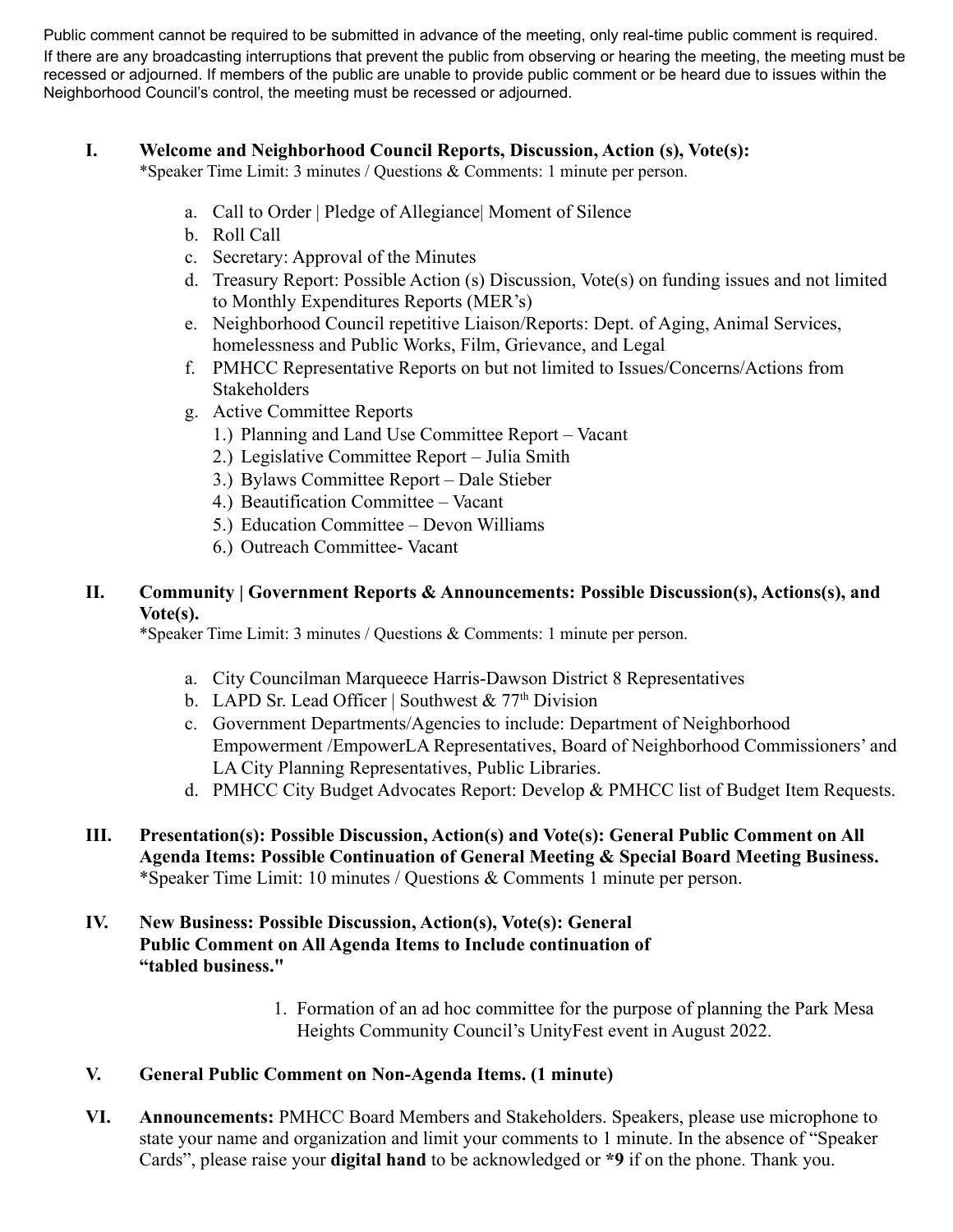## **Next Board Meetings: June 14, 2022**

### **Next General Meeting**: **July 9, 2022**

#### **COMMITTEES**

(Committee meeting dates and times subject to change)

*A.)* **FINANCE COMMITTEE:** Mr, Roozbeh Kaboli, Chairperson: Committee will review Council's expenditures and modifications on budget line items and balances *(MEETING DATES VARY*) @ *6:00 PM –PMHCC VIRTUAL OFFICE*

*B.)* **OUTREACH COMMITTEE: Vacant**: Committee will lead discussion regarding proposed Strategies and Activities to increase and maintain Outreach efforts *(MEETING DATES VARY) @ 6:00PM – PMHCC VIRTUAL OFFICE*

*C.)* **BYLAWS COMMITTEE: Dale Stieber, Chairperson**: Committee is responsible for Amending, Reviewing and making recommendations for the PMHCC Bylaws to the Board *(MEETING DATES VARY) @ 6:00 PM – PMHCC VIRTUAL OFFICE*

*D.)* **PLANNING, LAND USE and BEAUTIFICATION COMMITTEE: Vacant**, Chairperson, **Chairperson of Beautification, Vacant**: Discussions, Review of Land Use Developments and how they meet the needs of the Park Mesa Heights Community

*(VIRTUAL MEETING DATES)* 1 ST & 3 rd Monday of each month, 7:00pm - 9:00PM *– PMHCC VIRTUAL OFFICE*

**E.) EDUCATION COMMITTEE: Devon Williams, Chairperson**: Committee focuses on Educational opportunities for Adults and Youth in Park Mesa Heights *(MEETING DATES VARY)* @ 6:00PM - *PMHCC VIRTUAL OFFICE*

*D.) LEGISLATIVE COMMITTEE (Ad Hoc Comm.), Julia Smith, Chairperson: Committee focuses on legislative proposals and actions happening in our state & district to keep PMHCC Board and stakeholders informed on legislative processes happening in PMHCC and District 8.*

PUBLIC INPUT AT NEIGHBORHOOD COUNCIL MEETINGS – The public is requested dial \*9, when prompted by the presiding officer, to address the Board on any agenda item before the Board takes an action on an item. Comments from the public on agenda items will be heard only when the respective item is being considered. Comments from the public on other matters not appearing on the agenda that are within the Board's jurisdiction will be heard during the General Public Comment period. Please note that under the Brown Act, the Board is prevented from acting on a matter that you bring to its attention during the General Public Comment period; however, the issue raised by a member of the public may become the subject of a future Board meeting.

The public is requested to fill out a "Speaker Card" to address the Board on any agenda item before the Board takes an action. If "Speaker Cards are not available, Chairperson will ask that hands be raised so person requesting to speak can be acknowledged. Public comment is limited to 1 minute per speaker, but the Board has the discretion to modify the amount of time for any speaker. Public Access of Records: In compliance with Government Code section 54957.5, non-exempt writings that are distributed to a majority or all of the board in advance of a meeting, may be viewed at [www.parkmesaheighs.org,](http://www.parkmesaheights.org/) or